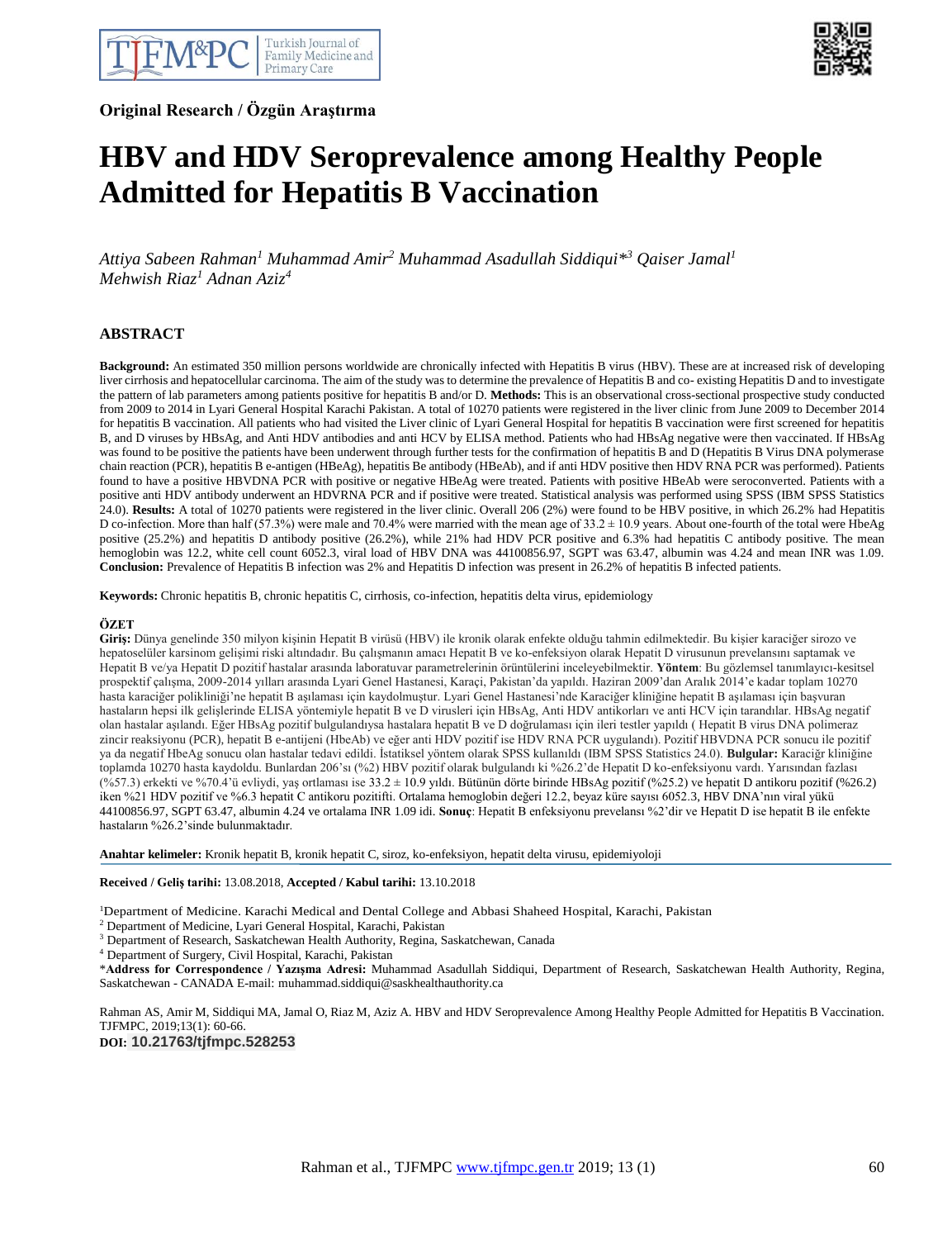## **INTRODUCTION**

It has been estimated that globally  $15 - 20$  million of the population approximately, are affected with Delta virus  $(HDV)$ .<sup>1</sup> In the United States, the estimates are as high as 80000. It is a rounded, ribonucleic acid (RNA) single-stranded virus that is enveloped in the surface antigen (HBsAg) of hepatitis B virus (HBV) for its replication and activity.2,3 HDV is a nucleocapsid that has two hepatitis D antigen (HDAg), a small HDAg (S-HDAg) and large HDAg (L-HDAg). The viral replication and multiplication are supported by S-HDAg, while the virion assembly is essentially done by the L-HDAg. Infection with HDV with HBV can be presented in two ways, co-infection, and superinfection. Co-infection means that HBV and HDV are acquired at the same time while super-infection is that the patient is already infected with HBV and then acquires or is super-infected by HDV later in time.<sup>2</sup>

Liver cirrhosis, decompensated chronic liver disease, hepatocellular carcinoma, and death due to liver failure is the known grave complications of HBV.4,5 An estimated 350 million persons worldwide are chronically infected with HBV. HBV carriers are also at an increased risk of developing the decompensated liver disease, cirrhosis, and hepatoma. It has been estimated that 15% to 40% of individuals develop these complications in their lifetime.<sup>4</sup> HBsAg and hepatitis  $\overline{B}$  surface antibody (anti-HBs) are used to screen the individuals infected with HBV. While hepatitis B core antibody (anti-HBc) is used to differentiate infection from immunity.<sup>6</sup>

Despite widely held assumptions of hyperendemicity, there are no previous studies done on the epidemiology of hepatitis D virus in Karachi, Pakistan. Routine testing for hepatitis D virus is rare in clinical practice, and because of low rates of case ascertainment, the overall contribution of the virus to the burden of liver disease in the region is unknown. The present study is aimed to determine the prevalence of HDV infection. Its characteristics and laboratory parameters of those infected with HDV infection, at a tertiary care facility in Karachi. The patients evaluated were infected with HBV and HDV. This study is done to create an increasing awareness regarding the epidemiology of HBV/HDV co-infection and its disease state, laboratory parameters, disease progression and consequence of co-infection of HBV and HDV. The above can guide the need for prevention, treatment and screening guidelines.

#### **METHODS**

This was an observational cross-sectional prospective study conducted from June 2009 to December 2014 in Lyari General Hospital Karachi Pakistan. A favorable ethical opinion was obtained from the Lyari General Hospital and Abbasi Shaheed hospital ethical committee for the study and the requirement for individual informed consent was waived. A total of 10270 patients were registered in the liver clinic on a pre-tested questionnaire from June 2009 to December 2014 for hepatitis B vaccination. These people came walk-in the liver clinic after having awareness regarding hepatitis B. This liver clinic is a free public care facility, which provides vaccination, investigations, and treatment for the poor.

All patients who had first visited the Liver clinic of Lyari General Hospital for hepatitis B vaccination went through the following steps on his first visit. (We can make a flow diagram of the steps)

- First, screened for hepatitis B, and D viruses by HBsAg, and Anti HDV antibodies and anti HCV by ELISA method.
- Patients who had HBsAg negative were then vaccinated.
- If HBsAg was found to be positive then the patient underwent Hepatitis B Virus DNA polymerase chain reaction (PCR), hepatitis B e-antigen (HBeAg), and hepatitis Be antibody (HBeAb), for confirmation of HBV infection.
- If anti HDV positive then HDV RNA PCR was performed, for confirmation of HDV infection.
- If the patient was found to have a positive Hepatitis B Virus DNA PCR (viral load of >20000 IU//L) with a positive or a negative HBeAg then the patient was treated.
- If the patient had a positive HBeAb then the patient had seroconverted and the treatment was not required.
- Patients with a positive anti HDV antibody were then undergone an HDV RNA PCR and if was positive (with or without HBV) were treated.
- Patients who had rt-PCR HBV DNA positive with a viral load of >20000 IU/L were started on treatment.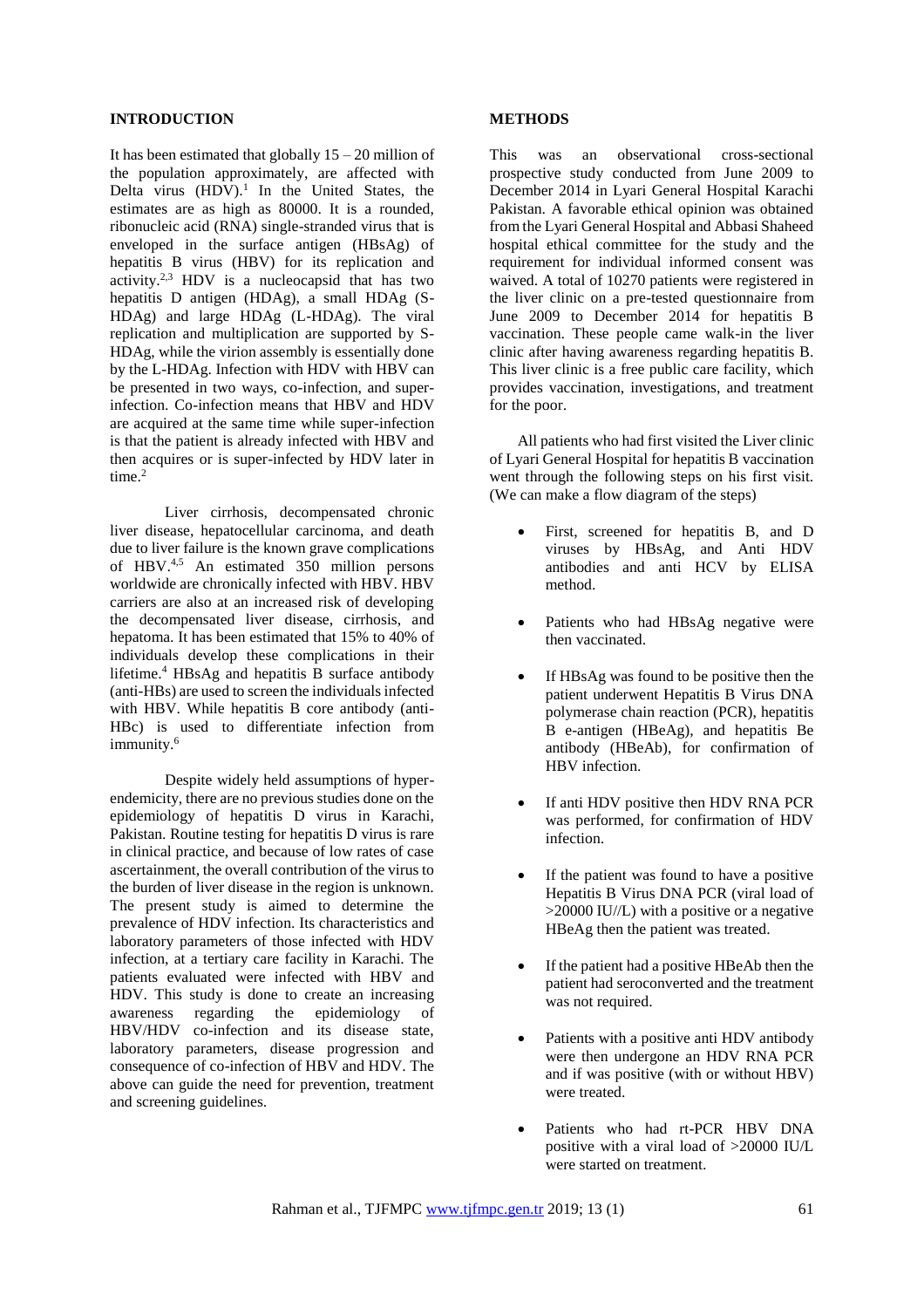- Patients with co-infection HBVDNA and HDVRNA positive were treated respectively (Co-infection means that HBV and HDV are acquired at the same time while super-infection is that the patient is already infected with HBV and then acquires or is super-infected by HDV later in time,<sup>1</sup> this study only found patients with co-infection).
- Patients with HBVDNA with a viral load of 2000-20000 IU/L were then followed up as per EASL guidelines.
- All patients who were diagnosed hepatitis B infection and/or hepatitis D infection underwent further investigations (to see the liver functions and are also required before starting treatment) which are: complete blood count (to rule out infection and see cell counts which is important before starting treatment), urea creatinine electrolytes (to assess renal function before starting treatment, serum calcium, liver

function tests, Prothrombin time, international normalized ratio, serum albumin and ultrasound abdomen.

All the above investigations were done from the hospital laboratory. Statistical analysis was performed using SPSS (IBM SPSS Statistics 20.0). Mean  $\pm$  standard deviation were computed for blood markers. Frequency and percentage was computed for categorical variables such as gender, marital status and diabetes. Independent sample t-test, and man Whitney U test were utilized to assess the difference between blood markers among patient with hepatitis b and co-infection

## **RESULTS**

A total of 10270 patients were registered from June 2009 to December 2014 for hepatitis B vaccination. In 2009 there were 398, 2010 there were 2747, 2011 there were 3125, 2012 there were 1772, 2013 there were 1186 and in 2014 there were 1042 patients who had visited the Liver clinic at Lyari General Hospital for hepatitis B vaccination (Figure 1).



#### (HBV: HBs positive, V: Vaccinated)

## **Figure 1. Numbers of patients registered for Hepatitis B screening and vaccination**

Among the vaccinated patients which were 10064 in number, in 2009, 377 patients were vaccinated, among these 145 were health care workers, 12 came in contact with hepatitis B infected individuals, 95 were patients infected with Hepatitis C and 125 were general population came in to get vaccinated. In 2010, 2711 patients were vaccinated, in which 453 were health care workers, 2 were thalassemia/hemophiliac, 58 came in contact with hepatitis B infected individuals, 521 were patients infected with Hepatitis C and 1393 were general population came in to get vaccinated, 22 were intravenous drug abusers, 260 were pregnant, 2 were on dialysis.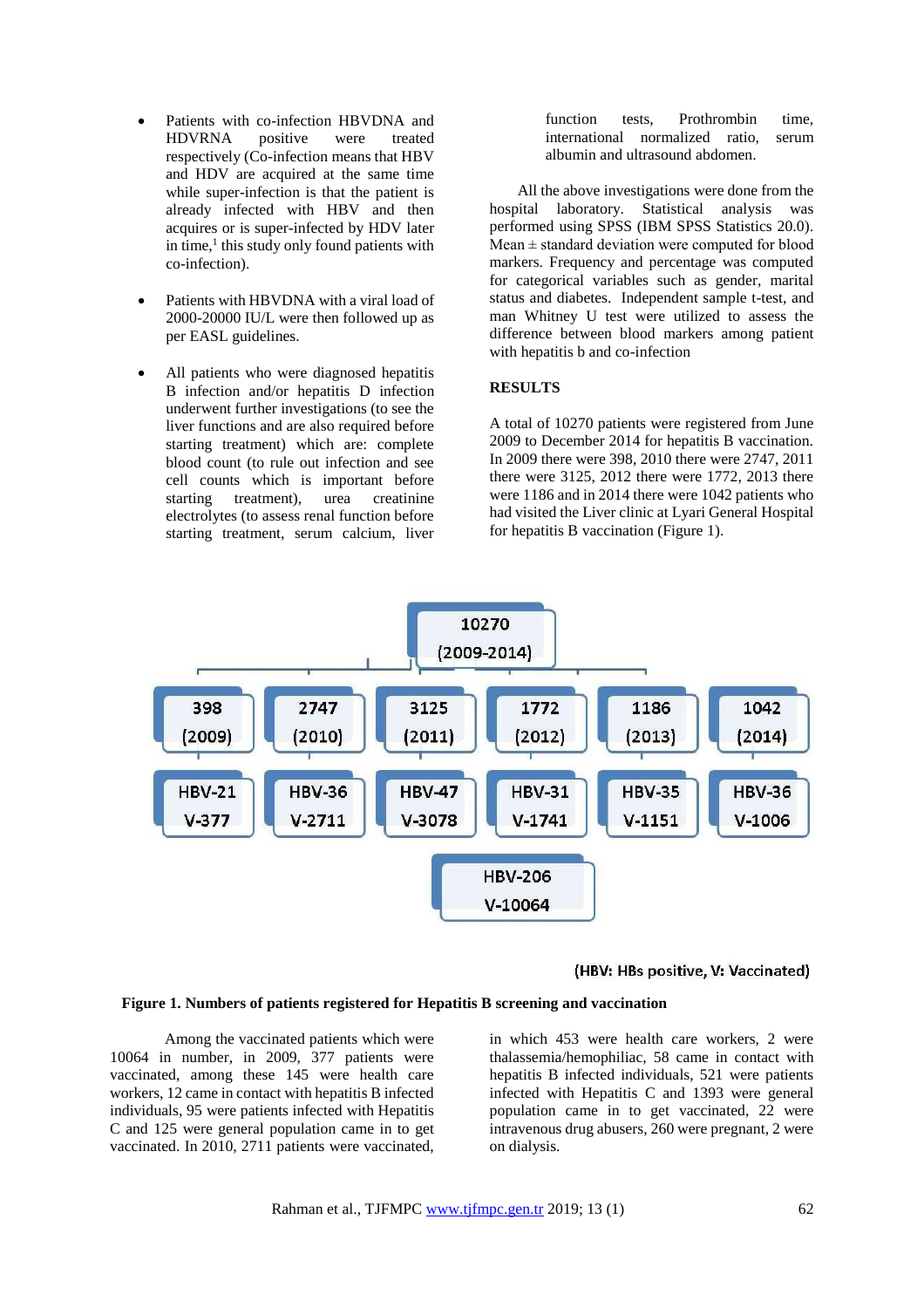| Table 1. Hepatitis B vaccinated patients within age groups $- n$ (%) |            |             |            |            |              |  |  |  |  |
|----------------------------------------------------------------------|------------|-------------|------------|------------|--------------|--|--|--|--|
|                                                                      |            |             |            |            |              |  |  |  |  |
|                                                                      | $1-15$     | 15-45       | $45 - 60$  | >60        | <b>Total</b> |  |  |  |  |
| 2009                                                                 | 76(4.5)    | 109(2.4)    | 120(4.5)   | 72(6.6)    | 377(3.7)     |  |  |  |  |
| 2010                                                                 | 395 (23.6) | 1202 (25.9) | 759 (28.5) | 355 (32.6) | 2711 (26.9)  |  |  |  |  |
| 2011                                                                 | 569 (34)   | 1666 (35.9) | 654(24.6)  | 189 (17.3) | 3078 (30.6)  |  |  |  |  |
| 2012                                                                 | 376 (22.4) | 712 (15.4)  | 401(15.1)  | 252(23.1)  | 1741 (17.3)  |  |  |  |  |
| 2013                                                                 | 136(8.1)   | 492 (10.6)  | 370 (13.9) | 153 (14)   | 1151 (11.4)  |  |  |  |  |
| 2014                                                                 | 123(7.3)   | 456(9.8)    | 358 (13.4) | 69(6.3)    | 1006(10)     |  |  |  |  |

In 2011, 3078 patients were vaccinated (Table 1), among these 288 were health care workers, 4 were thalassemia/hemophiliac, 483 came in contact with hepatitis B infected individuals, 501 were patients infected with Hepatitis C and 1396 were general population came in to get vaccinated, 11 were intravenous drug abusers, 395 were pregnant. In 2012 among 1741 vaccinated patients, 59 were health care workers, 2 were

thalassemia/hemophiliac, 341 came in contact with hepatitis B infected individuals, 534 were patients infected with Hepatitis C and 564 were general population came in to get vaccinated, 6 were intravenous drug abusers, 235 were pregnant. A total of 4218 patients were male and 5846 were female who were hepatitis B vaccinated from 2009 to 2014 (Figure 2).



**Figure 2. Hepatitis B vaccinated patients within gender – n (%)**

In 2013, 1151 patients were vaccinated, in which 33 were health care workers, 1 patient has thalassemia/hemophiliac, 275 came in contact with hepatitis B infected individuals, 339 were patients infected with Hepatitis C and 339 were general population came in to get vaccinated, 7 were intravenous drug abusers, 157 were pregnant. In 2014, among 1006 vaccinated patients, 31 were health care workers, 5 patients had thalassemia/hemophiliac, 201 came in contact with hepatitis B infected individuals, 257 were patients infected with Hepatitis C and 253 were general population came in to get vaccinated, 14 were intravenous drug abusers, 245 were pregnant. Among 10270 patients who were registered from June 2009 to December 2014 for hepatitis B vaccination, 206 were found to be HBV positive. Among HBV positive patients, 57.3% (118) were male and 70.4% (145) were married (Table 2).

A total of 206 patients were HBV positive with a mean age of  $33.2 \pm 10.9$  years and age range of 13-62 years. Among this mean hemoglobin was 12.23±2.11, white cell count was 6052.28±6933.36 and platelets were 225073.79±87328.21. A significant difference was observed in the level of hemoglobin level (p-0.035) and white cell count (p-0.001) among hepatitis B patients and patients with co-infection (Table 3).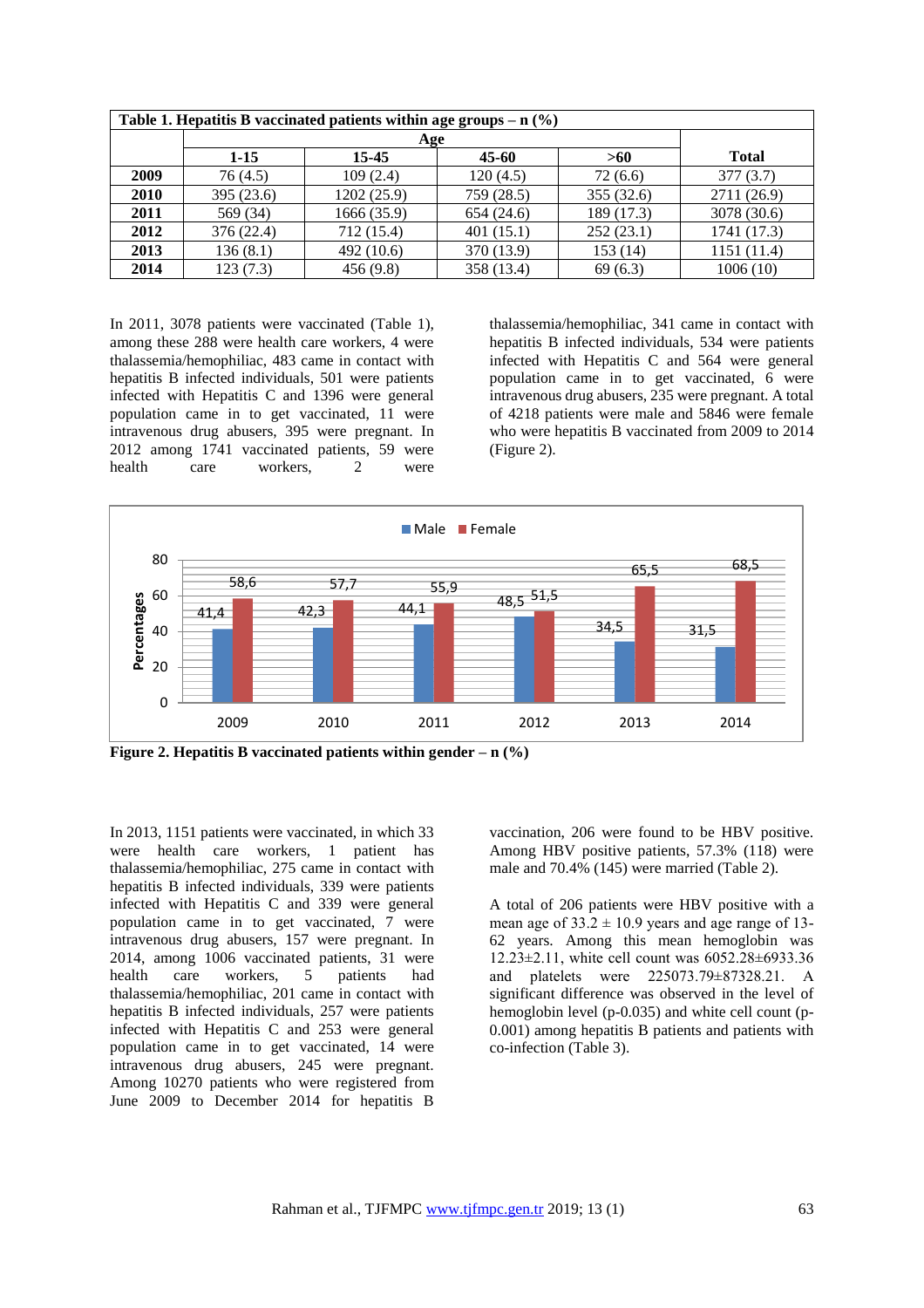| Table 2. Demographics and lab parameters of Hepatitis $B +$ participant's |                   |                   |  |  |  |  |  |
|---------------------------------------------------------------------------|-------------------|-------------------|--|--|--|--|--|
|                                                                           | Frequency (n-206) | Percent (%)       |  |  |  |  |  |
| Gender                                                                    |                   |                   |  |  |  |  |  |
| Male                                                                      | 118               | 57.3              |  |  |  |  |  |
| Female                                                                    | 88                | 42.7              |  |  |  |  |  |
| <b>Marital Status</b>                                                     |                   |                   |  |  |  |  |  |
| Married                                                                   | 145               | 70.4              |  |  |  |  |  |
| Single                                                                    | 58                | $\overline{28.2}$ |  |  |  |  |  |
| Divorced                                                                  | $\overline{2}$    | 1.0               |  |  |  |  |  |
| Widow                                                                     | $\mathbf{1}$      | $\overline{0.5}$  |  |  |  |  |  |
| <b>HbeAg</b>                                                              |                   |                   |  |  |  |  |  |
| Positive                                                                  | 52                | 25.2              |  |  |  |  |  |
| Negative                                                                  | 154               | 74.8              |  |  |  |  |  |
| <b>HbeAb</b>                                                              |                   |                   |  |  |  |  |  |
| Positive                                                                  | 149               | 72.3              |  |  |  |  |  |
| Negative                                                                  | 57                | 27.7              |  |  |  |  |  |
| <b>HDVAb</b>                                                              |                   |                   |  |  |  |  |  |
| Positive                                                                  | 54                | 26.2              |  |  |  |  |  |
| Negative                                                                  | 152               | 73.8              |  |  |  |  |  |
| <b>HDV PCR</b>                                                            |                   |                   |  |  |  |  |  |
| Positive (Co-infected)                                                    | 44                | 21.4              |  |  |  |  |  |
| Not required                                                              | 162               | 78.6              |  |  |  |  |  |
| Anti HCV                                                                  |                   |                   |  |  |  |  |  |
| Positive                                                                  | 13                | 6.3               |  |  |  |  |  |
| Negative                                                                  | $\overline{193}$  | 93.7              |  |  |  |  |  |
| <b>Diabetes</b>                                                           |                   |                   |  |  |  |  |  |
| Positive                                                                  | $\overline{23}$   | 11.2              |  |  |  |  |  |
| Negative                                                                  | 183               | 88.8              |  |  |  |  |  |
| <b>Ultrasound</b>                                                         |                   |                   |  |  |  |  |  |
| Normal                                                                    | 124               | 60.2              |  |  |  |  |  |
| Fatty infiltration                                                        | 19                | 9.2               |  |  |  |  |  |
| Coarse liver                                                              | 26                | 12.6              |  |  |  |  |  |
| Hypoechoic liver                                                          | $\overline{7}$    | 3.4               |  |  |  |  |  |
| Splenomegaly                                                              | 12                | 5.8               |  |  |  |  |  |
| Hepatomegaly                                                              | 10                | 4.9               |  |  |  |  |  |
| Subtle changes in liver parenchyma                                        | 8                 | 3.9               |  |  |  |  |  |
| <b>Currently treatment?</b>                                               |                   |                   |  |  |  |  |  |
| Completely treated                                                        | 48                | 23.3              |  |  |  |  |  |
| On treatment                                                              | 93                | 45.1              |  |  |  |  |  |
| Treatment not required                                                    | $\overline{65}$   | 31.6              |  |  |  |  |  |

(HbeAg-Hepatitis B e-antigen; HbeAb-Hepatitis Be antibody; HDVAb-Hepatitis D Virus antibody; HDV PCR-Hepatitis D Virus Polymerase Chain reaction; Anti HCV-Anti Hepatitis C Virus)

# **DISCUSSION**

Our study aimed to detect the prevalence rates of hepatitis B virus infection in the community coming for hepatitis B vaccination. The prevalence rate of hepatitis B virus was found to be 2% and the rate of co-infection with hepatitis D was 26%. Among the people coming for vaccination, majority were from the general population. HBV was seen more in males and at a relatively younger age (mean age 33 years). The lab parameters were largely under the normal limit, which is understandable as the diagnosis was incidental on the basis of screening.

In United States during 1996-2006 the age-adjusted prevalence of HBV was found to be 4.7%, which is more than twice our reported rate. Among adults, prevalence decreased significantly among those 20– 49 years of age, from 5.9% to 4.6% (*P* < .05) but was unchanged among those  $\geq 50$  years of age.<sup>2,3</sup> In Canada, in 1998, 970 HBV cases were reported in Canada through the National Notifiable Disease Reporting (NNDR) system, the third highest number of cases among reportable vaccine preventable diseases. The prevalence of chronic hepatitis B surface antigen (HBsAg)-positive carriers among intermediate in the Aboriginal population,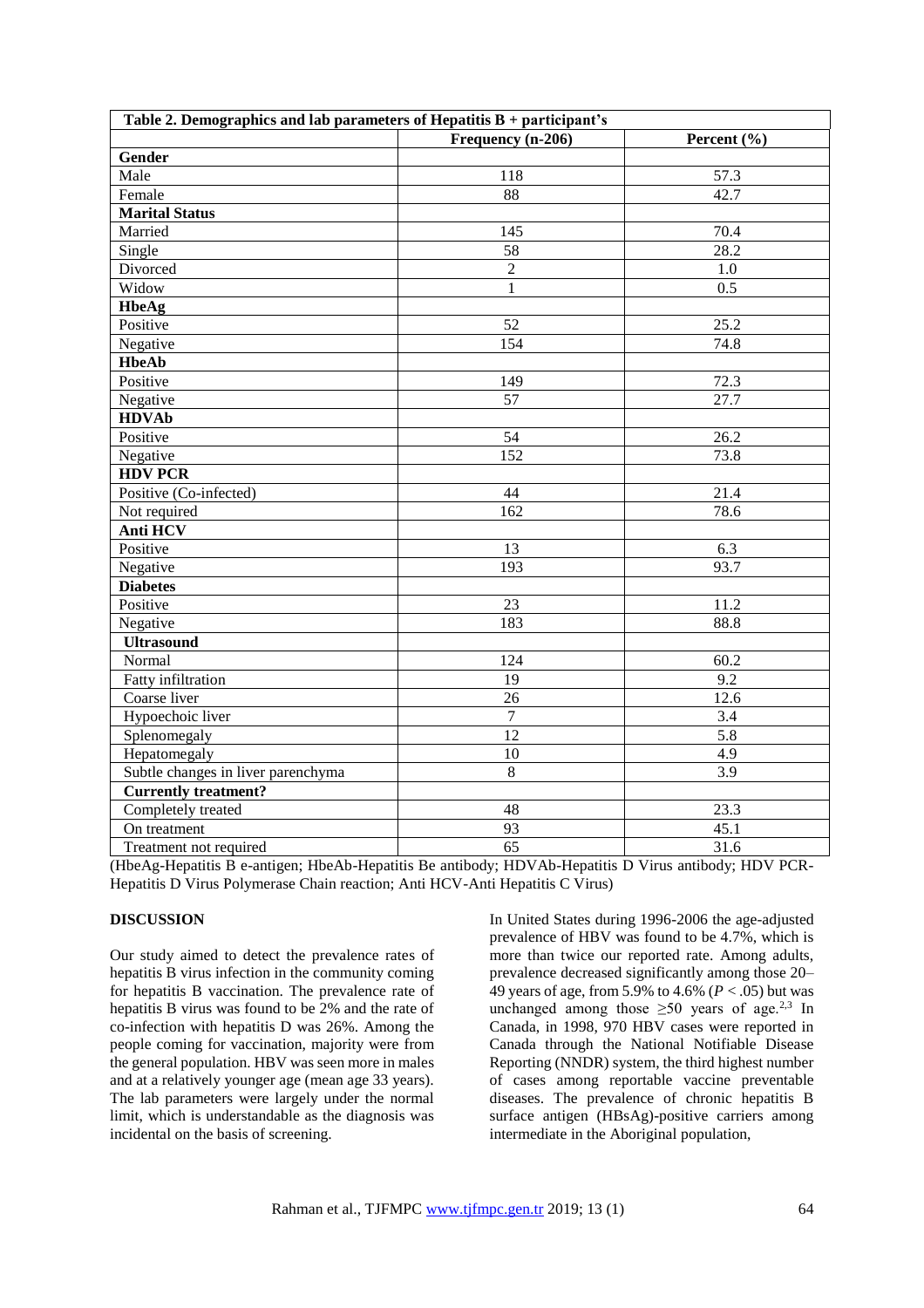| Table 3. Descriptive statistics of blood markers |                        |           |                  |                |  |  |  |  |
|--------------------------------------------------|------------------------|-----------|------------------|----------------|--|--|--|--|
|                                                  | <b>Reference Value</b> | Hep B     | <b>Confected</b> | <b>P-value</b> |  |  |  |  |
|                                                  |                        |           | (Hep B $\& D$ )  |                |  |  |  |  |
| Hemoglobin (mg/dl)                               | $11 - 18$              | 12.41     | 11.60            | 0.035          |  |  |  |  |
| White cell count $(\text{/mm}^3)$                | 4.5 -10.5 x $10^3$     | 6620.82   | 3959.01          | 0.001          |  |  |  |  |
| Platelet $\rm(Nmm^3)$                            | 150-450 x $10^3$       | 224210.49 | 228252.27        | 0.79           |  |  |  |  |
| Blood urea (mg/dl)                               | $8 - 25$               | 25.65     | 26.25            | 0.60           |  |  |  |  |
| Creatinine (mg/dl)                               | $0.6 - 1.5$            | 0.89      | 0.86             | 0.22           |  |  |  |  |
| Serum sodium(mmol/l)                             | 135-145                | 140.12    | 139.43           | 0.32           |  |  |  |  |
| Serum potassium(mmol/l)                          | $3.5 - 5$              | 4.1735    | 4.18             | 0.91           |  |  |  |  |
| Serum chloride(mmol/l)                           | 100-106                | 103.63    | 102.75           | 0.24           |  |  |  |  |
| Serum bicarbonate(mmol/l)                        | 24-30mmol/l            | 24.54     | 24.73            | 0.61           |  |  |  |  |
| Total bilirubin (mg/dl)                          | Upto 1.0 mg/dl         | 0.8304    | 1.62             | 0.61           |  |  |  |  |
| SGPT (IU/l)                                      | $1 - 21$               | 60.51     | 453.33           | 0.69           |  |  |  |  |
| Alkaline phosphatase (IU/l)                      | 13-39                  | 180.76    | 177.57           | 0.48           |  |  |  |  |
| Albumin $(g/dl)$                                 | $3.5 - 5$              | 4.25      | 4.18             | 0.46           |  |  |  |  |
| PT (sec)                                         | 11-13                  | 11.84     | 11.78            | 0.79           |  |  |  |  |
| <b>INR</b>                                       | 1.0                    | 1.09      | 1.07             | 0.43           |  |  |  |  |
| Serum calcium (mg/dl)                            | $8.5 - 10.5$           | 8.82      | 9.01             | 0.07           |  |  |  |  |

(SGPT-Serum Glutamic Pyruvic Transaminase; PT- Prothrombin Time; INR- International Normalized Ratio)

Canadians is estimated to be 0.5% to 1.0% but it varies according to ethnicity, occupation and other risk factors. The prevalence of HBsAg-positive carriers is lowest in the general population; adolescents, sexually transmitted disease clinic visitors and residents of long-term care facilities; and highest in the Inuit population and immigrant populations from Southeast Asia and Africa. The HBsAg-positive rate has been reported to be 0.4% for preadolescents, 0.3% for sexually transmitted disease clinic visitors and 0.6% for residents of long term care facilities. About 26.4% of the Inuit population demonstrates evidence of previous HBV infection (anti-HBc positive) and 6.9% are HBsAg positive.2,4 However the infection was seen more commonly in males peaked at the age of 30 – 39 years in Canada which was similar to our study.<sup>6</sup>

The prevalence of HBV in Europe was found to be quite variable ranging from  $< 0.1\%$  to as high as 8%. The prevalence of hepatitis B surface antigen (HBsAg) in the general population varies widely between European countries with intermediate to high HBsAg carrier rates in Turkey (8%) and Romania (6%), followed by Bulgaria (4%), Latvia (2%), and Greece (2%). In the Slovak Republic, Poland, Czech Republic, Belgium, Lithuania, Italy, and Germany the HBsAg prevalence was 0.5%-1.5% and in the Netherlands, Estonia, Hungary, Slovenia and Norway below 0.5 %. The estimates are from different years and populations, which makes comparison difficult.<sup>2,7,8</sup> In Northern Europe (Scandinavian countries) the prevalence rate was < 0.1% while in Western Europe it was reported between 0.1%-0.5%. However, in Southern and Eastern Europe the carrier rates were as high as 8%.2,9,10

The rates in Eastern Mediterranean region extending from North Africa through the Middle East to Pakistan are diverse. Hepatitis B virus infection and its sequelae are extremely common in sub-Saharan Africa; overall hepatitis B surface antigen carrier rate in the general population is 5- 20%, which is amongst the highest in the world. In 1985, in Egypt, the overall prevalence of HBV was 11.7%, which were reduced to 1.3%, 14 to 4.2% in 2009 and 2010 in the rural population.<sup>2,11,12</sup> In Africa the estimated HBsAg seroprevalence reached 20% from 6%.13,14

Coming to South East Asia, an extensive review was prepared in India estimated a prevalence rate of 4.7%, which is more than double to our reported rate.<sup>15</sup> In 2002, HBV prevalence rate in Pakistan was found to be 3.3% in one hundred